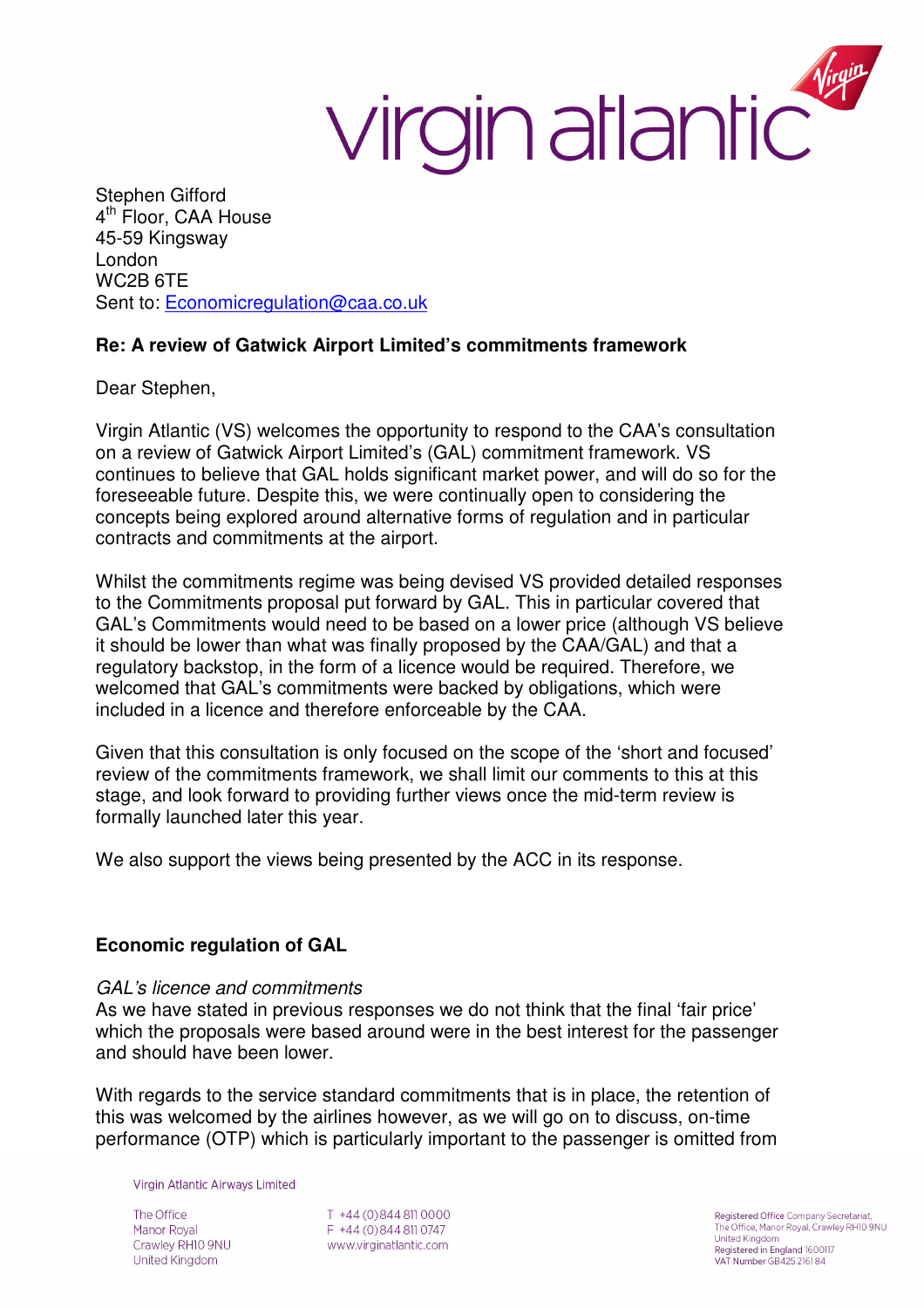# this, and given recent traffic growth at the airport this is having adverse ramifications

for the passenger journey and on airport resilience.

With regards to GAL's automatic recovery of second runway costs being limited to £10 million per year, although we note that this is already included in GAL's licence, it is important to note that this should only be recoverable under close cost-benefit scrutiny.

Reasons for preferring GAL's commitments to a RAB-based price cap

We would request a robust assessment as to whether the reasons for accepting GAL's commitments rather than implementing a RAB-based price cap has actually come to fruition. This includes an evaluation on:

- Whether the commitments have provided a better framework to diversify the service offering across the airport
- Whether innovation and diversity has truly started to emerge across the airport over the first two years
- Overview of the pricing profile for the remainder of the seven-year period, evaluated against the CAA's determined fair price for Gatwick.
- Impacts on operating expenditure against what was anticipated, and a full review of capital expenditure at the airport and the impact this has had on the passenger.

#### Monitoring the commitments

VS supports the monitoring of GAL's shadow RAB, however, we would like greater transparency on how this is developed in order to be able to assess and compare the impact against the commitments.

## **Summary of recent developments**

#### Traffic Growth

We note that over the first two years that the commitments have been in place that traffic growth at the airport has been substantially higher than the CAA traffic forecasts.

However, as noted in the next section this increased traffic throughput through the airport, combined with the late delivery of investment projects and service quality and OTP issues is all culminating in having a significant impact on resilience at the airport that must be addressed both in this review, and throughout the remainder of the commitments regime.

Virgin Atlantic Airways Limited

The Office Manor Royal Crawley RH10 9NU United Kingdom

T +44 (0) 844 811 0000 F +44 (0) 844 811 0747 www.virginatlantic.com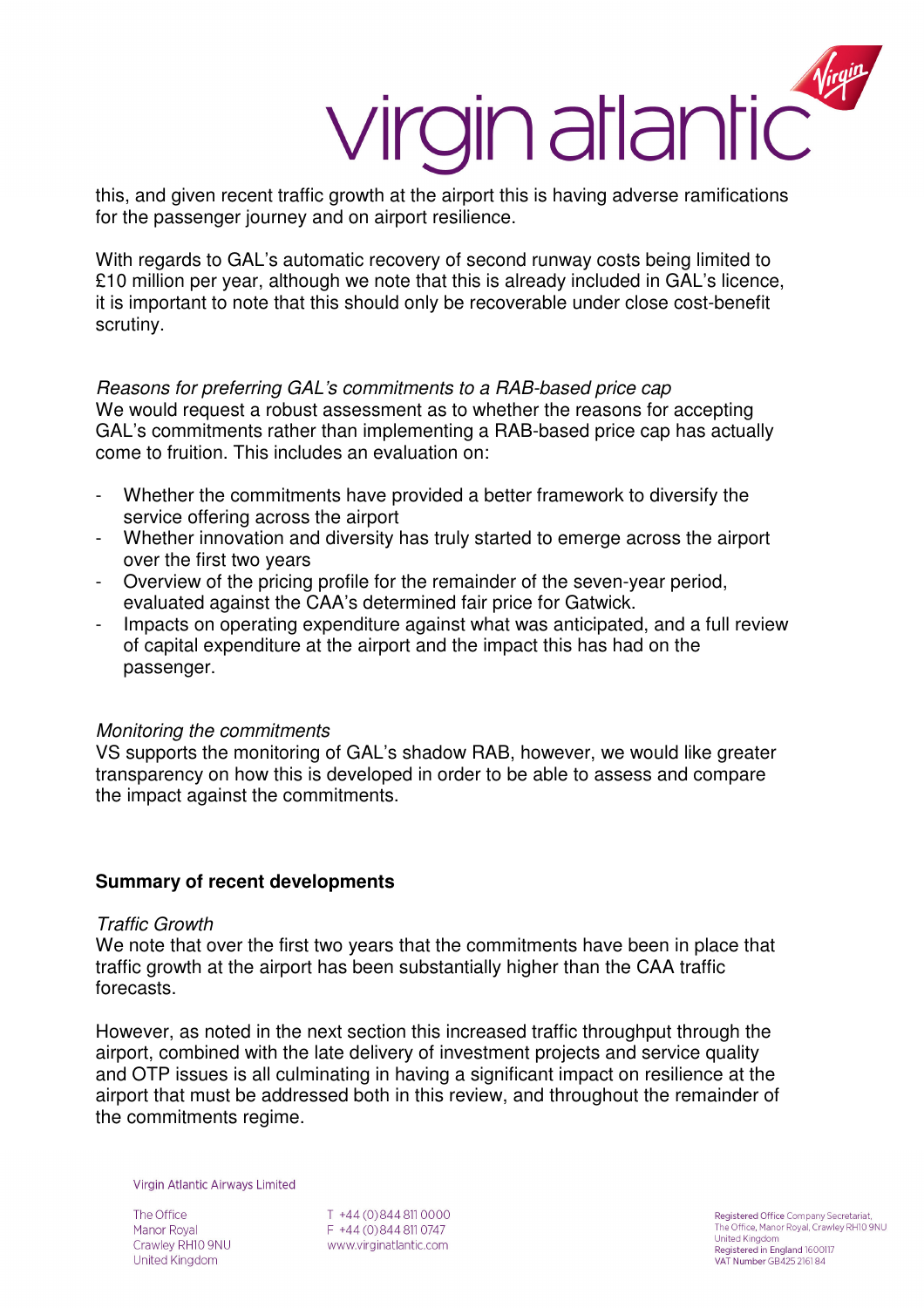

#### Airport Charges

For clarity, we would welcome the CAA evaluating each of the aspects that culminated in the fair price calculation against the actuals for the past two years at Gatwick. Also, we would like to see a forecast blended price track out to the end of the seven-year period from GAL, to have greater transparency on the cost implications to our passengers.

#### Service Quality

Our views on service quality are outlined in the following section and are discussed in conjunction with resilience issues at the airport.

#### **Proposed scope of the mid-term review**

We note under point 3.5 that the CAA states that if GAL can develop good relationships with the airlines and the flexibilities within in the regime are operating in passengers' interests, then there could be scope for scaling back in the monitoring of the commitments over time. Given Gatwick's continued significant market power and dominance that it retains, we would be highly concerned with any scaling back of the current regime, and would not want to see monitoring reduced to any degree.

#### GAL's service quality and airport resilience

We welcomed the retention of the service quality rebate system and would be happy to feed into the audit of regulation both at Gatwick and Heathrow wherever we are able to assist. As we have previously stated in past consultations this system is vital in holding GAL to account on certain levels of service and ensuring an appropriate level of service is reached for our passengers.

As an airline that operates in a highly competitive environment, OTP is of primary importance to us and our passengers. We note and support the ACC position that this may not be the appropriate place to provide a full assessment of the airport's resilience issues. However, we do have a concern that this is an area that is currently being overlooked and underinvested in by GAL, and is certainly a gap in the current service quality regime.

Particularly given the recent traffic growth at the airport and certain infrastructure constraints, it will be imperative that resilience is assessed robustly in the interest of the passenger. If GAL is acting out of the passengers interest on this issue it may well be the case that revisions to the licence which has been granted may be required and that the current service quality regime may need to be revised.

Virgin Atlantic Airways Limited

The Office Manor Royal Crawley RH10 9NU United Kingdom

T +44 (0) 844 811 0000 F +44 (0) 844 811 0747 www.virginatlantic.com